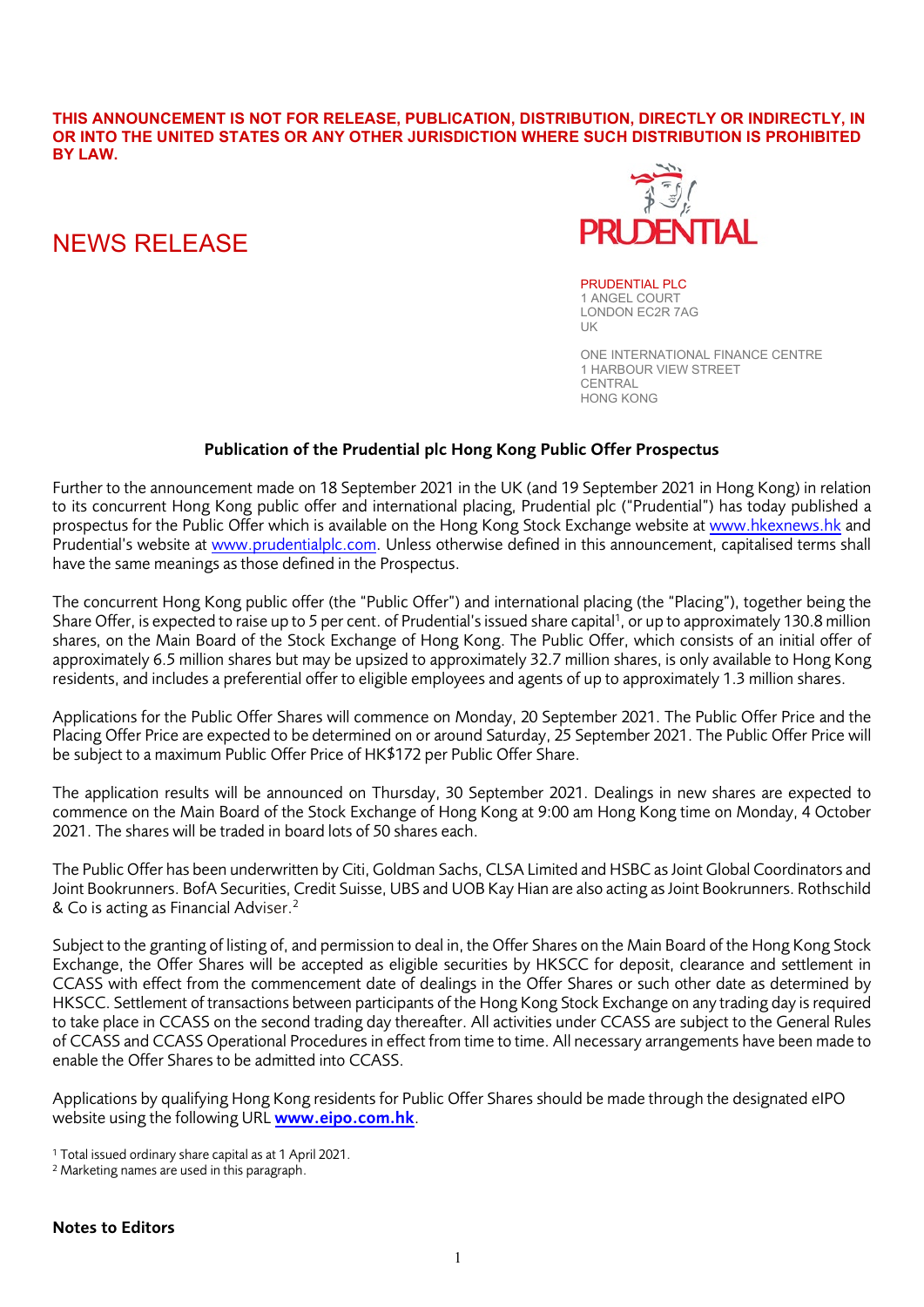Enquiries:

Addy Frederick +44 (0)20 3977 9399 Patrick Bowes +44 (0)20 3977 9702<br>Ping Ping Tan +65 9654 8954 William Elderkin +44 (0)20 3977 9215

**Media** Investors/Analysts<br>Addy Frederick +44 (0)20 3977 9399 Patrick Bowes

+44 (0)20 3977 9215

## About Prudential plc

Prudential plc provides life and health insurance and asset management, with a focus on Asia and Africa. The business helps people get the most out of life, by making healthcare affordable and accessible and by promoting financial inclusion. Prudential protects people's wealth, helps them grow their assets, and empowers them to save for their goals. The business has more than 17 million life customers in Asia and Africa and is listed on stock exchanges in London, Hong Kong, Singapore and New York. Prudential is not affiliated in any manner with Prudential Financial, Inc. a company whose principal place of business is in the United States of America, nor with The Prudential Assurance Company Limited, a subsidiary of M&G plc, a company incorporated in the United Kingdom.

#### Disclaimers

This announcement is for information purposes only and does not constitute an offer or an invitation to induce an offer by any person to acquire, purchase or subscribe for any securities. This announcement is not a prospectus. Potential investors should read the Prospectus for detailed information about the Share Offer described above before deciding whether or not to invest in the Offer Shares.

This announcement is not for release, publication, distribution, directly or indirectly, in or into the United States or any other jurisdiction where such distribution is prohibited by law. This announcement does not contain or constitute, and is not, an offer to sell or a solicitation of any offer to buy securities in Hong Kong, the United States or any other jurisdiction. Any such offer or invitation will be made only by means of a prospectus that may be obtained from Prudential (if published) and that will contain detailed information about Prudential and management, as well as financial statements, and only in jurisdictions in which such offer or invitation may legally and validly be made. The publication, distribution or release of this announcement may be restricted by law in certain jurisdictions and persons into whose possession any document or other information referred to herein may come should inform themselves about and observe any such restriction. Any failure to comply with these restrictions may constitute a violation of the securities laws of any such jurisdiction.

The Offer Shares have not been and will not be registered under the United States Securities Act of 1933, as amended (the "U.S. Securities Act"), or the securities laws of any state or other jurisdiction of the United States and may not be offered or sold, pledged or transferred within the United States or to, or for the account or benefit of, any U.S. Persons (as defined in Regulation S under the U.S. Securities Act), except pursuant to an exemption from, or in a transaction not subject to, the registration requirements of the U.S. Securities Act and applicable state or local securities laws. Prudential does not intend to register the Offer Shares in the United States or to conduct a public offering of securities in the United States.

In the United Kingdom, this announcement is being distributed only to, and is directed only at, persons who: (A) (i) are "investment professionals" specified in Article 19(5) of the Financial Services and Markets Act (Financial Promotion) Order 2005 (the "Order") or (ii) high net worth entities falling within Article 49(2)(a) to (d) of the Order or (iii) are other persons to whom it may otherwise lawfully be communicated; and (B) are "qualified investors" within the meaning of Article 2(e) of the Prospectus Regulation (Regulation (EU) 2017/1129) as it forms part of retained EU law as defined in the European Union (Withdrawal) Act 2018 (all such persons together being referred to as "Relevant Persons"). In the European Economic Area (the "EEA"), this announcement is addressed only to and directed only at, persons in member states who are "qualified investors" within the meaning of Article 2(e) of the Prospectus Regulation (Regulation ((EU) 2017/1129) ("Qualified Investors"). This announcement must not be acted on or relied on (i) in the United Kingdom, by persons who are not Relevant Persons, and (ii) in any member state of the EEA, by persons who are not Qualified Investors. Any investment or investment activity to which this announcement relates is available only to: (i) in the United Kingdom, Relevant Persons; and (ii) in any member state of the EEA, Qualified Investors, and will be engaged in only with such persons.

#### UK Product Governance Requirements

Solely for the purposes of the product governance requirements contained within the FCA Handbook Product Intervention and Product Governance Sourcebook (the "UK Product Governance Rules"), and disclaiming all and any liability, whether arising in tort, contract or otherwise, which any "manufacturer" (for the purposes of the UK Product Governance Rules) may otherwise have with respect thereto, the Placing Shares have been subject to a product approval process, which has determined that the Placing Shares are: (i) compatible with an end target market of (a) retail clients, as defined in point (8) of Article 2 of Regulation (EU) No 2017/565 as it forms part of domestic law by virtue of the European Union (Withdrawal) Act 2018 ("EUWA"), (b) investors who meet the criteria of professional clients as defined in Regulation (EU) No 600/2014 as it forms part of domestic law by virtue of the EUWA and (c) eligible counterparties as defined in the